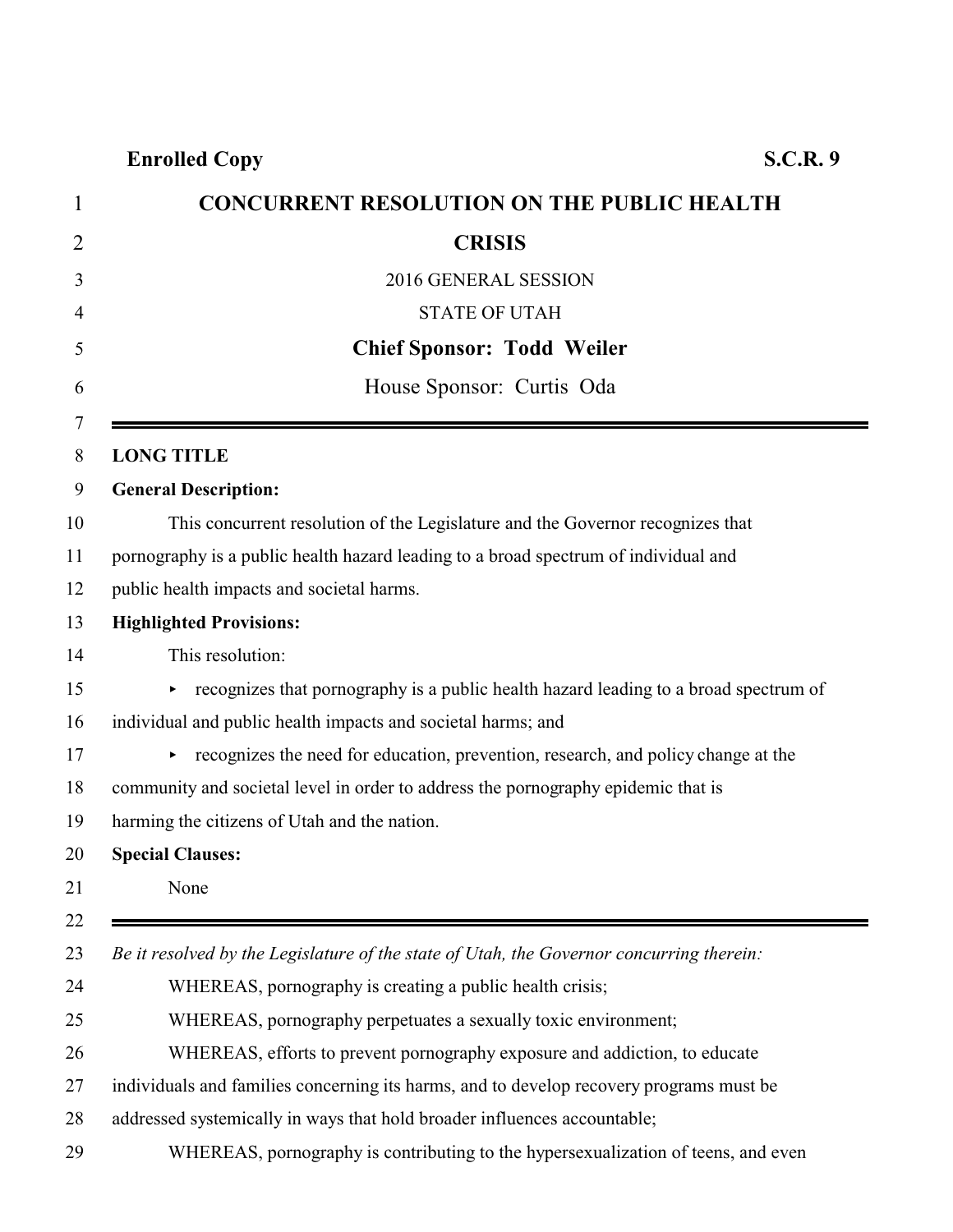**S.C.R. 9 Enrolled Copy**

| 30 | prepubescent children, in our society;                                                           |
|----|--------------------------------------------------------------------------------------------------|
| 31 | WHEREAS, due to advances in technology and the universal availability of the                     |
| 32 | Internet, young children are exposed to what used to be referred to as hard core, but is now     |
| 33 | considered mainstream, pornography at an alarming rate;                                          |
| 34 | WHEREAS, the average age of exposure to pornography is now 11 to 12 years of age;                |
| 35 | WHEREAS, this early exposure is leading to low self-esteem and body image                        |
| 36 | disorders, an increase in problematic sexual activity at younger ages, and an increased desire   |
| 37 | among adolescents to engage in risky sexual behavior;                                            |
| 38 | WHEREAS, exposure to pornography often serves as childrens' and youths' sex                      |
| 39 | education and shapes their sexual templates;                                                     |
| 40 | WHEREAS, because pornography treats women as objects and commodities for the                     |
| 41 | viewer's use, it teaches girls they are to be used and teaches boys to be users;                 |
| 42 | WHEREAS, pornography normalizes violence and abuse of women and children;                        |
| 43 | WHEREAS, pornography treats women and children as objects and often depicts rape                 |
| 44 | and abuse as if they are harmless;                                                               |
| 45 | WHEREAS, pornography equates violence towards women and children with sex and                    |
| 46 | pain with pleasure, which increases the demand for sex trafficking, prostitution, child sexual   |
| 47 | abuse images, and child pornography;                                                             |
| 48 | WHEREAS, potential detrimental effects on pornography's users can impact brain                   |
| 49 | development and functioning, contribute to emotional and medical illnesses, shape deviant        |
| 50 | sexual arousal, and lead to difficulty in forming or maintaining intimate relationships, as well |
| 51 | as problematic or harmful sexual behaviors and addiction;                                        |
| 52 | WHEREAS, recent research indicates that pornography is potentially biologically                  |
| 53 | addictive, which means the user requires more novelty, often in the form of more shocking        |
| 54 | material, in order to be satisfied;                                                              |
| 55 | WHEREAS, this biological addiction leads to increasing themes of risky sexual                    |
| 56 | behaviors, extreme degradation, violence, and child sexual abuse images and child                |
| 57 | pornography;                                                                                     |